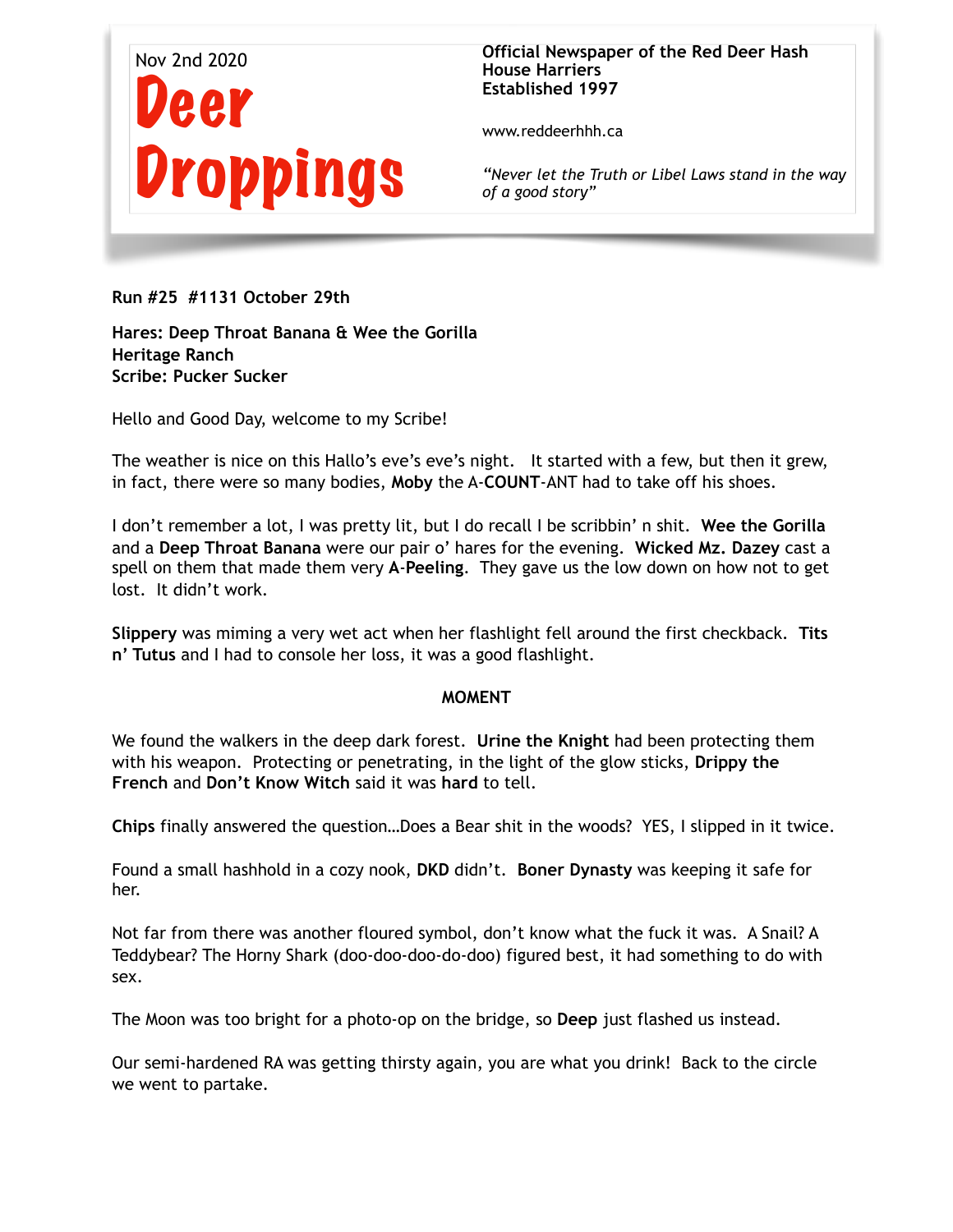## **IN BE-BOPS (a-lula) HEAD FIRST**

It was a great circle, **Deep Banana d**rank thrice including when **Misty** gave her a **Hole** full of Birthday Shot. **Deep** claimed she had never done that before, but the smile on **Misty's** face said otherwise. **Raggety Cum** won for best **Overall** costume and the **Pimp my Virgin** was sacrificed.

On On and See You Next Thursday!

Pucker.



Photo credit to Slippery When Wet